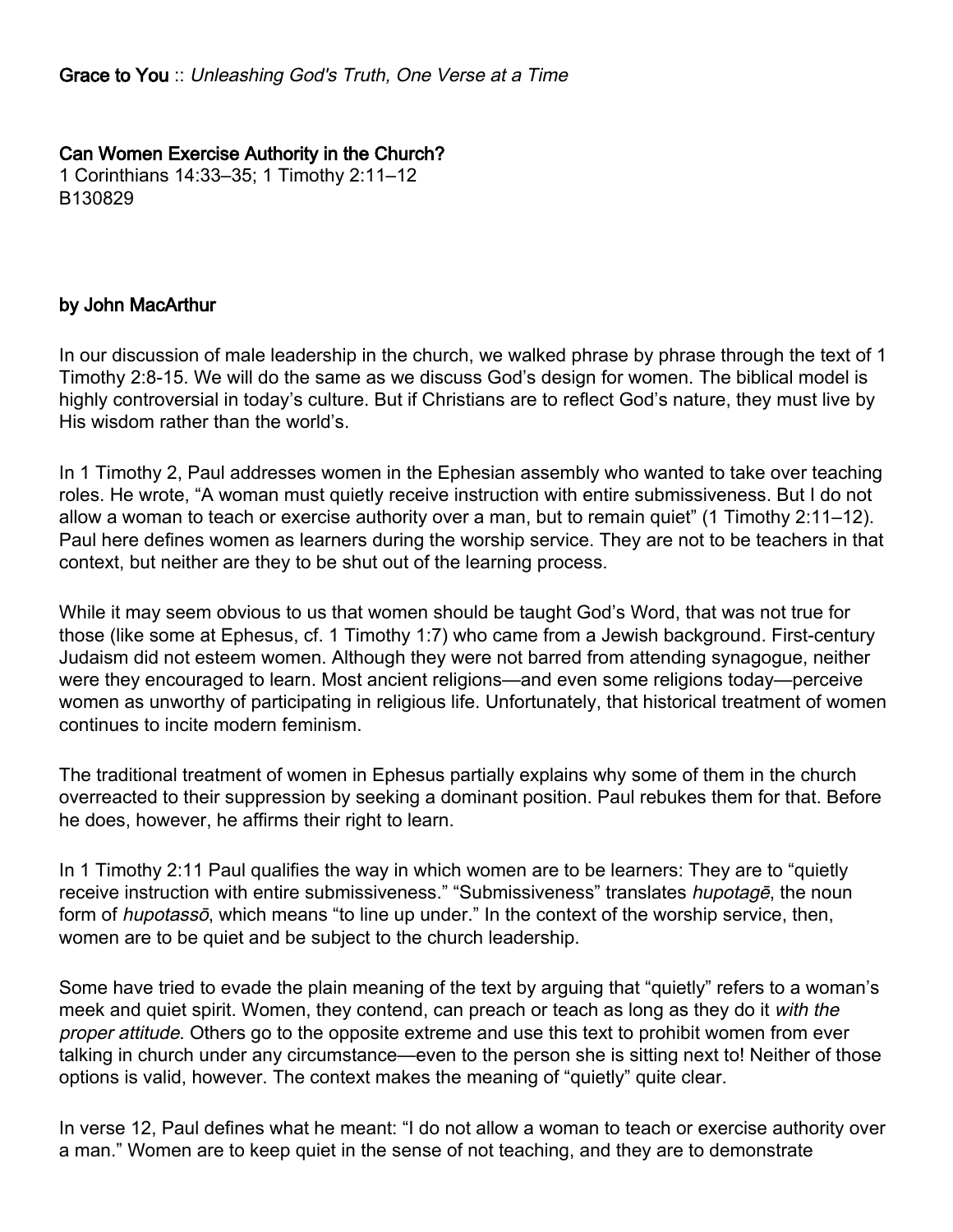submission by not usurping authority.

The Greek word translated "allow," epitrepo, is always used in the New Testament to speak of permitting people to do what they want. Paul's choice of words implies that some women in Ephesus desired to teach and have authority. In today's church, as in Ephesus, some women are dissatisfied with their God-given roles. They want prominent positions, including opportunities to exercise authority over men. There is only one biblical way to handle those situations for the good of everyone concerned, and that is to do what Paul did. He directly forbade women from taking the authoritative pastor-teacher roles in the church.

Paul also forbids women from exercising "authority over a man." The Greek word translated "exercise authority over," *authentein*, appears only here in the New Testament. Some have attempted to evade the force of Paul's prohibition by arguing that authentein refers to abusive or destructive authority. Women, according to this view, can both teach and exercise authority over men so long as it is not abusive or destructive. [1] (Aida Besancon Spencer, Beyond the Curse [Peabody, MA: Hendrickson, 1989], 87-88) Others claim it carries the idea of "author" or "originator," thus Paul is actually saying, "I do not allow a woman to teach or proclaim herself author of man." [2](R.C. Kroeger and C.C. Kroeger, I Suffer Not a Woman [Grand Rapids: Baker, 1992], 192)

In a study of the extrabiblical uses of *authentein*, however, Dr. George Knight concludes that the common meaning is "to have authority over." [3](The Pastoral Epistles: A Commentary on the Greek Text [Grand Rapids, MA: Eerdmans, 1992], 141-42) Paul, then, forbids women from exercising any type of authority over men in the church, including teaching.

These instructions to Timothy echo what Paul earlier commanded the Corinthians: "As in all the churches of the saints, women should remain silent in the churches. They are not allowed to speak, but must be in submission, as the Law says . . . it is disgraceful for a woman to speak in church" (1 Corinthians 14:33–35, NIV). Many claim Paul was addressing a cultural issue in Corinth—nothing that ought to concern our contemporary culture. But they fail to let the text speak for itself: "As in all the congregations of the saints, women should remain silent in the churches" (1 Corinthians 14:33–34, NIV). That isn't a cultural issue; it is God's standard for all churches.

The context implies that the silence Paul commands is not intended to preclude women from speaking at all but to prevent them from speaking in tongues and preaching in the church. As in Ephesus, certain women in Corinth were seeking prominent positions in the church, particularly by abusing the gifts of speaking in tongues and prophesying. Yet these women, who joined in the chaotic self-expression Paul had been condemning, should not have been speaking at all. In God's order for the church, women should "subject themselves, just as the Law also says" (1 Corinthians 14:34).

Women may be highly gifted teachers and leaders, but those gifts are not to be exercised over men in the context of the church. That is true not because women are spiritually inferior to men but because God's law *commands it*. He has ordained order in His creation—an order that reflects His own nature and therefore should be reflected in His church. Anyone ignoring or rejecting God's order, then, weakens the church and dishonors Him.

Next time, we'll look at what a woman's submission looks like in action.